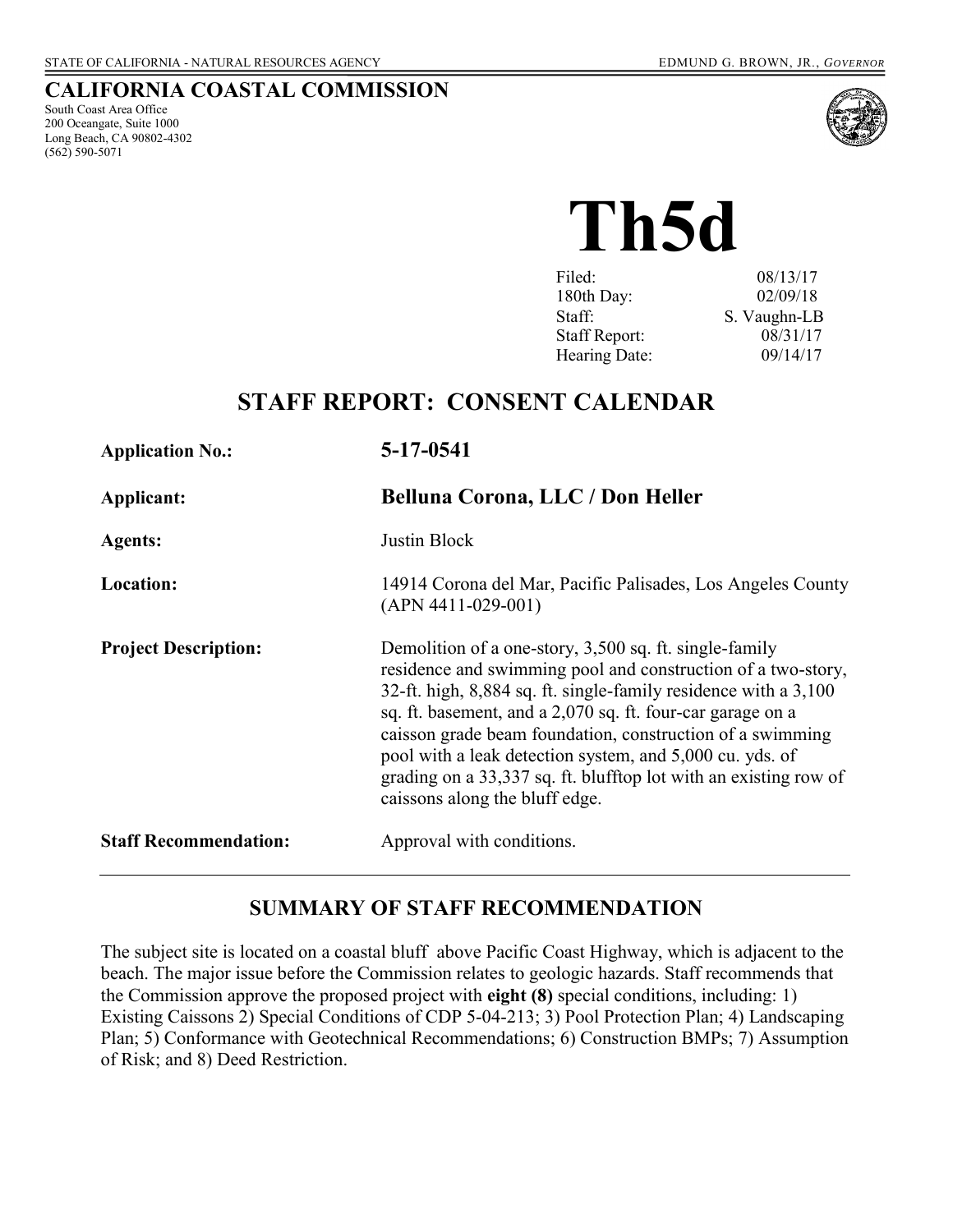# **TABLE OF CONTENTS**

| D.          |  |
|-------------|--|
| $E_{\rm c}$ |  |
|             |  |

### **APPENDICES**

Appendix A – Substantive File Documents

### **EXHIBITS**

Exhibit 1 – Vicinity Maps Exhibit 2 – Project Plans Exhibit 3 – Regular and Special Conditions of CDP 5-04-213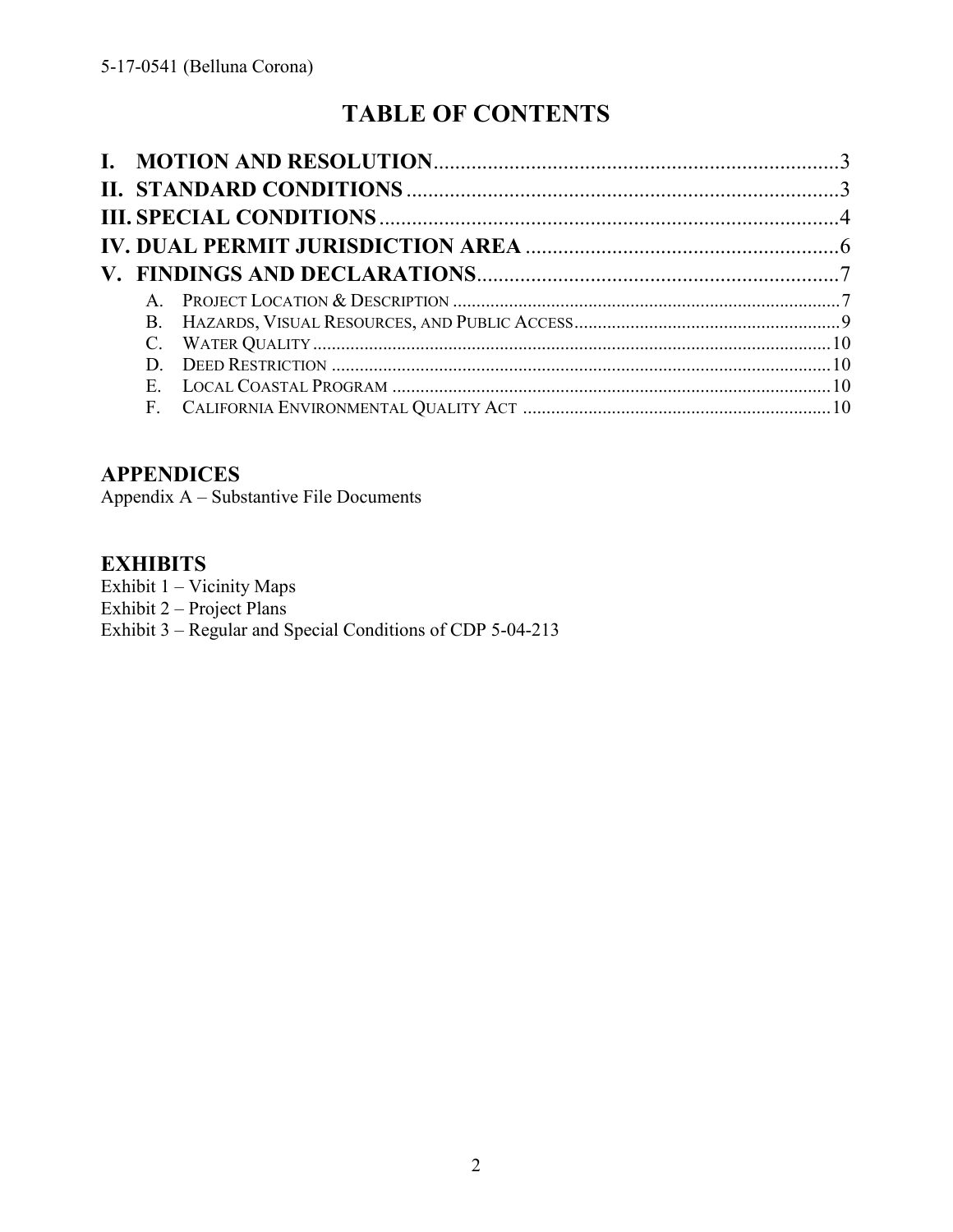# **I. MOTION AND RESOLUTION**

### **Motion:**

*I move that the Commission approve the coastal development permit applications included on the consent calendar in accordance with the staff recommendations.*

Staff recommends a **YES** vote. Passage of this motion will result in approval of all of the permits included on the consent calendar. The motion passes only by affirmative vote of a majority of the Commissioners present.

#### **Resolution:**

*The Commission hereby approves a coastal development permit for the proposed development and adopts the findings set forth below on grounds that the development as conditioned will be in conformity with the policies of Chapter 3 of the Coastal Act and will not prejudice the ability of the local government having jurisdiction over the area to prepare a Local Coastal Program conforming to the provisions of Chapter 3. Approval of the permit complies with the California Environmental Quality Act because either 1) feasible mitigation measures and/or alternatives have been incorporated to substantially lessen any significant adverse effects of the development on the environment, or 2) there are no further feasible mitigation measures or alternatives that would substantially lessen any significant adverse impacts of the development on the environment.* 

### **II. STANDARD CONDITIONS**

This permit is granted subject to the following standard conditions:

- 1. **Notice of Receipt and Acknowledgment.** The permit is not valid and development shall not commence until a copy of the permit, signed by the applicant or authorized agent, acknowledging receipt of the permit and acceptance of the terms and conditions, is returned to the Commission office.
- 2. **Expiration**. If development has not commenced, the permit will expire two years from the date on which the Commission voted on the application. Development shall be pursued in a diligent manner and completed in a reasonable period of time. Application for extension of the permit must be made prior to the expiration date.
- 3. **Interpretation**. Any questions of intent or interpretation of any condition will be resolved by the Executive Director or the Commission.
- 4. **Assignment**. The permit may be assigned to any qualified person, provided assignee files with the Commission an affidavit accepting all terms and conditions of the permit.
- 5. **Terms and Conditions Run with the Land.** These terms and conditions shall be perpetual, and it is the intention of the Commission and the applicant to bind all future owners and possessors of the subject property to the terms and conditions.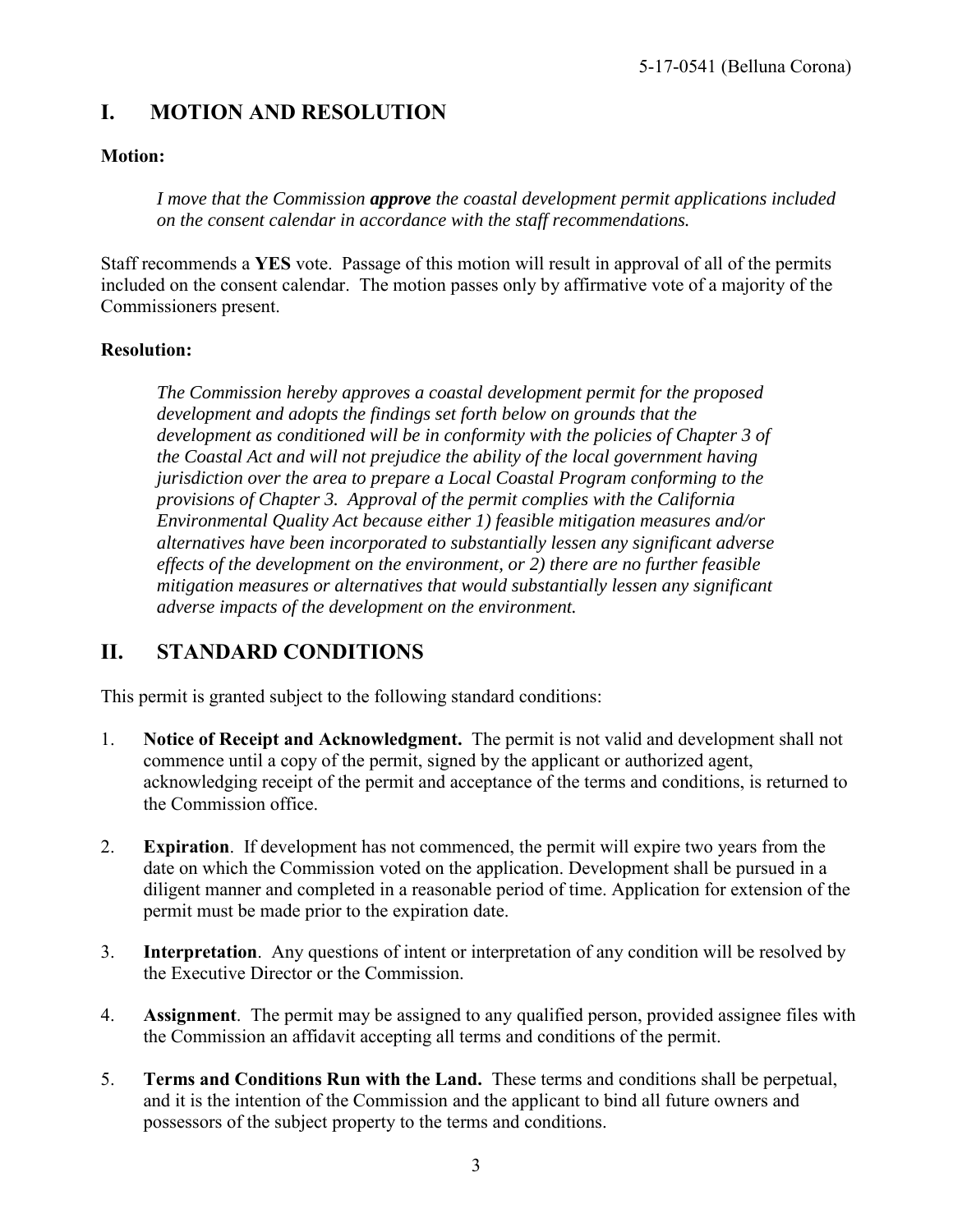### **III. SPECIAL CONDITIONS**

This permit is granted subject to the following special conditions:

- 1. **Existing Caissons**. No development involving the existing bluff top caissons approved under Coastal Development Permit (CDP) 5-04-213 located on the subject property is authorized under this CDP 5-17-0541, including but not limited to, repair, maintenance, enhancement, augmentation or reconstruction of the caissons.
- 2. **Special Conditions of Coastal Development Permit (CDP) 5-04-213.** Nothing in CDP 5-17- 0541 modifies the regular and special conditions of CDP 5-04-213 that pertain to development (caissons) constructed pursuant to that permit, except that Special Condition 3, Pool Protection Plan, and Special Condition 4, Landscaping Plan, of this permit (CDP 5-17-0541) supersede Special Condition 3, Minimize Swimming Pool Impacts, and Special Condition 4, Landscaping Plan, of CDP 5-04-213. These include the conditions listed in Exhibit 3.
- 3. **Pool Protection Plan.** The permittee shall undertake development in accordance with the submitted pool protection plan shown on page A-1.10, dated March 1, 2017 **[\(Exhibit 2\)](https://documents.coastal.ca.gov/reports/2017/9/Th5d/Th5d-9-2017-exhibits.pdf)**, which incorporates mitigation of the potential for geologic instability caused by leakage from the proposed pool, including: 1) installation of a pool leak detection system such as, but not limited to, leak detection system/moisture sensor with alarm and/or a separate water meter for the pool which is separate from the water meter for the house to allow for the monitoring of water usage for the pool; 2) use of materials and pool design features, such as but not limited to double linings, plastic linings or specially treated cement, to be used to waterproof the undersides of the pool and spa to prevent leakage, along with information regarding the past and/or anticipated success of these materials in preventing leakage; and where feasible; and 3) installation of a sub drain or other equivalent drainage system under the pool that conveys any water leakage to an appropriate drainage outlet. The applicant shall comply with the final pool plan approved by the Executive Director.

Any proposed changes to the approved plan shall be reported to the Executive Director. No changes to the approved plan shall occur without a Commission amendment to this coastal development permit unless the Executive Director determines that no amendment is required.

4. **Landscape Plan.** The applicant shall conform to the landscape plan received on June 21, 2017 showing vegetated landscaped areas consisting of native plants or non-native drought tolerant plants, which are non-invasive. No plant species listed as problematic and/or invasive by the California Native Plant Society (http://www.CNPS.org/), the California Invasive Plant Council (formerly the California Exotic Pest Plant Council) (http://www.calipc.org/), or as may be identified from time to time by the State of California shall be employed or allowed to naturalize or persist on the site. No plant species listed as a 'noxious weed' by the State of California or the U.S. Federal Government shall be utilized within the property. All plants shall be low water use plants as identified by California Department of Water Resources (See:http://www.water.ca.gov/wateruseefficiency/docs/wucols00.pdf). Existing vegetation that does not conform to the above requirements shall be removed.

No permanent irrigation system shall be allowed on the site. Temporary, above ground irrigation to allow the establishment of the plantings is allowed. Irrigation system shall be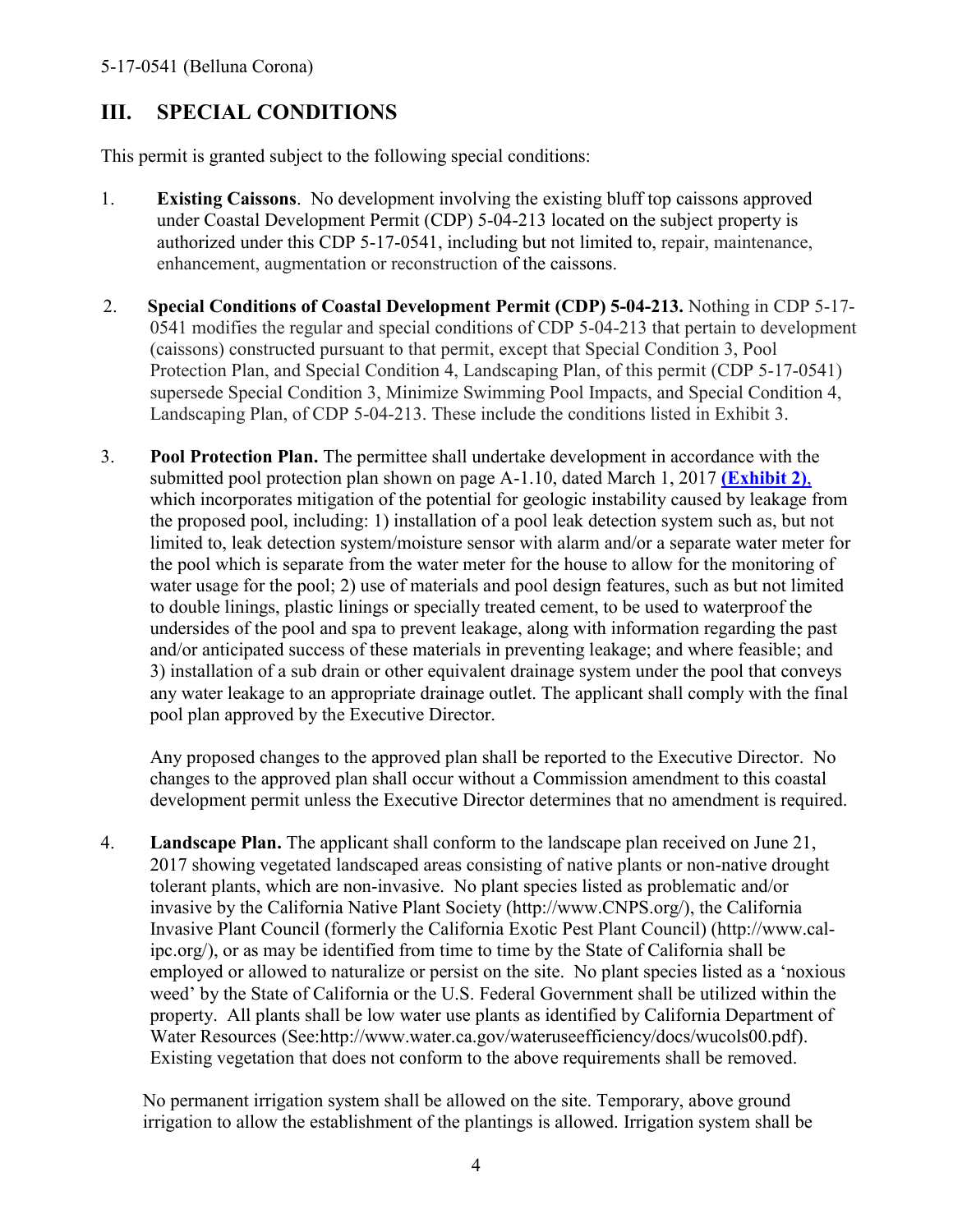connected to an automatic shut-off valve which will limit the amount of water on the slope. The quantity of water shall be based on recommendations by the landscape architect and geologist/soil consultant. All required plantings will be maintained in good growing conditions throughout the life of the project, and whenever necessary, shall be replaced with new plant materials to ensure continued compliance with the landscape plan.

#### 5. **Conformance with Geotechnical Recommendations.**

- A. All final design and construction plans, including grading and drainage plans, and as modified and approved under Coastal Development Permit No. 5-17-0541, shall be consistent with all recommendations contained in the geotechnical reports by Gorian & Associates Inc., dated October 21, 2016 updated May 10, 2016 and March 3, 2017, as well as all requirements of the City of Los Angeles Department of Building and Safety, Geology and Soils Report Approval Letters, dated April 8, 2016, corrected on December 6, 2016, and March 31, 2017*.*
- B. The permittee shall undertake development in accordance with the approved permit. Any proposed changes to the approved final plans shall be reported to the Executive Director. No changes to the approved final plans shall occur without a Commission amendment to this coastal development permit unless the Executive Director determines that no amendment is legally required.

#### 6. **Storage of Construction Materials, Mechanized Equipment and Removal of Construction Debris.**

A. The permittee shall comply with the following construction-related requirements:

- 1. No construction materials, debris, or waste shall be placed or stored where it may be subject to water, wind, rain, or dispersion;
- 2. Any and all debris resulting from construction activities shall be removed from the project site within 24 hours of completion of the project;
- 3. Construction debris and sediment shall be removed from construction areas each day that construction occurs to prevent the accumulation of sediment and other debris which may be discharged into coastal waters;
- 4. Erosion control/sedimentation Best Management Practices (BMPs) shall be used to control dust and sedimentation impacts to coastal waters during construction. BMPs shall include, but are not limited to: placement of sand bags around drainage inlets to prevent runoff/sediment transport into coastal waters; and
- 5. All construction materials, excluding lumber, shall be covered and enclosed on all sides, and as far away from a storm drain inlet and receiving waters as possible.
- B. Best Management Practices (BMPs) designed to prevent spillage and/or runoff of construction-related materials, sediment, or contaminants associated with construction activity shall be implemented prior to the on-set of such activity. Selected BMPs shall be maintained in a functional condition throughout the duration of the project. Such measures shall be used during construction:
	- 1. The applicant shall ensure the proper handling, storage, and application of petroleum products and other construction materials. These shall include a designated fueling and vehicle maintenance area with appropriate berms and protection to prevent any spillage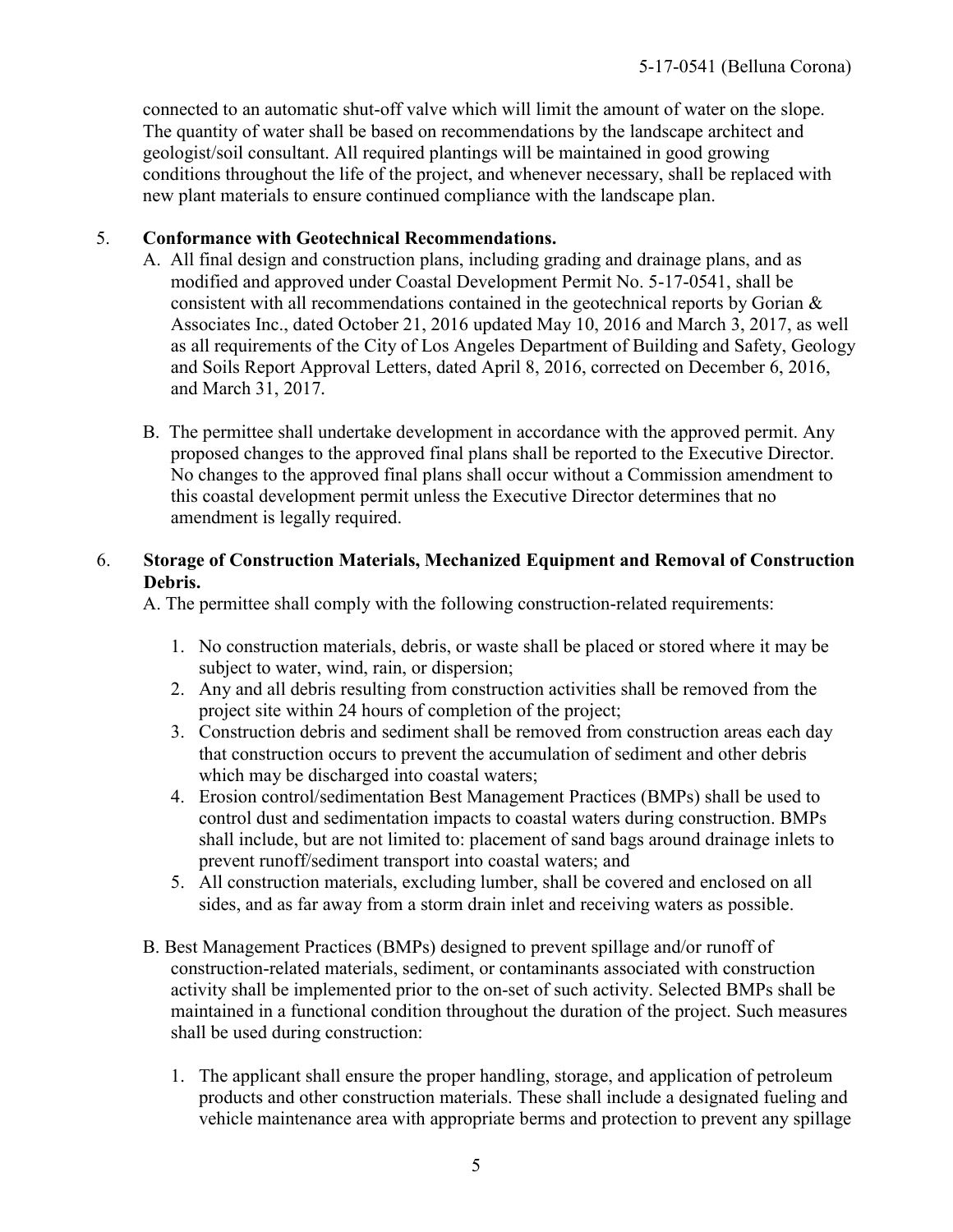of gasoline or related petroleum products or contact with runoff. It shall be located as far away from the receiving waters and storm drain inlets as possible;

- 2. The applicant shall develop and implement spill prevention and control measures;
- 3. The applicant shall maintain and wash equipment and machinery in confined areas specifically designed to control runoff. Thinners or solvents shall not be discharged into sanitary or storm sewer systems. Washout from concrete trucks shall be disposed of at a location not subject to runoff and more than 50-feet away from a storm drain, open ditch or surface water; and
- 4. The applicant shall provide adequate disposal facilities for solid waste, including excess concrete, produced during construction.
- 7. **Assumption of Risk, Waiver of Liability, and Indemnity.** By acceptance of this permit, the applicant acknowledges and agrees (i) that the site may be subject to hazards from slope instability, erosion, landslides and wave uprush, storm conditions, and sea level rise; (ii) to assume the risks to the applicant and the property that is the subject of this permit of injury and damage from such hazards in connection with this permitted development; (iii) to unconditionally waive any claim of damage or liability against the Commission, its officers, agents, and employees for injury or damage from such hazards; and (iv) to indemnify and hold harmless the Commission, its officers, agents, and employees with respect to the Commission's approval of the project against any and all liability, claims, demands, damages, costs (including costs and fees incurred in defense of such claims), expenses, and amounts paid in settlement arising from any injury or damage due to such hazards.
- 8. **Deed Restriction.** PRIOR TO ISSUANCE OF THE COASTAL DEVELOPMENT PERMIT, the applicant shall submit to the Executive Director for review and approval documentation demonstrating that the landowners have executed and recorded against the parcel(s) governed by this permit a deed restriction, in a form and content acceptable to the Executive Director: (1) indicating that, pursuant to this permit, the California Coastal Commission has authorized development on the subject property, subject to terms and conditions that restrict the use and enjoyment of that property; and (2) imposing the Special Conditions of this permit as covenants, conditions and restrictions on the use and enjoyment of the Property. The deed restriction shall include a legal description of the entire parcel or parcels governed by this permit. The deed restriction shall also indicate that, in the event of an extinguishment or termination of the deed restriction for any reason, the terms and conditions of this permit shall continue to restrict the use and enjoyment of the subject property so long as either this permit or the development it authorizes, or any part, modification, or amendment thereof, remains in existence on or with respect to the subject property.

## **IV. DUAL PERMIT JURISDICTION AREA**

The proposed development is within the coastal zone of the City of Los Angeles. Section 30600(b) of the Coastal Act allows a local government to assume permit authority prior to certification of its local coastal program. Under that section, the local government must agree to issue all permits within its jurisdiction In 1978 the City of Los Angeles chose to issue its own CDPs pursuant to this provision of the Coastal Act.

Within the areas specified in Section 30601 of the Coastal Act, which is known in the City of Los Angeles permit program as the Dual Permit Jurisdiction area, the Act requires that any development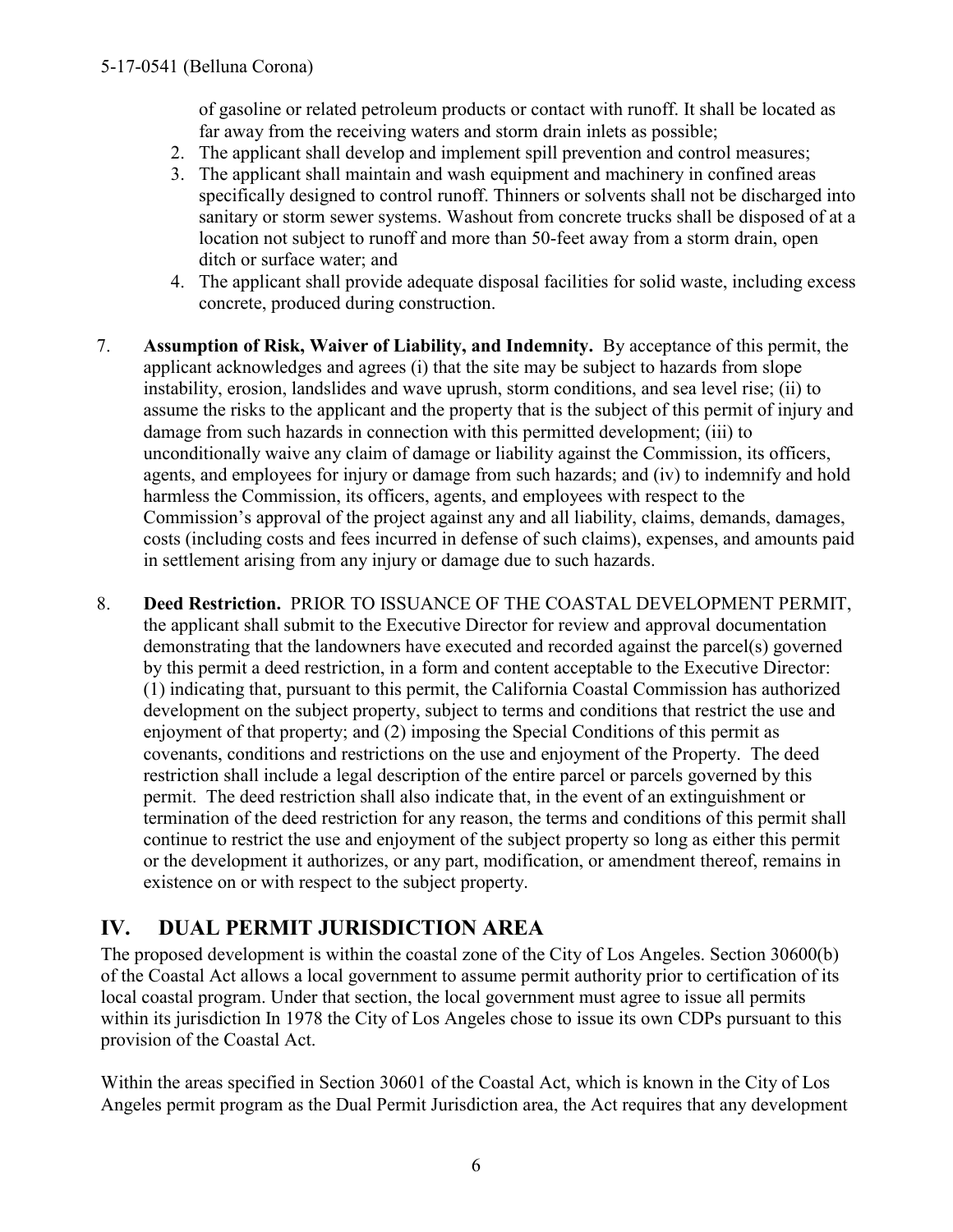that receives a local CDP also obtain such a permit from the Coastal Commission. Section 30601 requires a second CDP from the Commission on all lands located (1) between the sea and the first public road, (2) within 300 feet of the inland extent of a beach, or the sea where there is no beach, (3) on tidelands or submerged lands, (4) on lands located within 100 feet of a wetland or stream, or (5) on lands located within 300 feet of the top of the seaward face of a coastal bluff. Outside that area, the local agency's (City of Los Angeles) CDP is the only coastal development permit required. Thus it is known as the Single Permit Jurisdiction area.

The proposed development is located just inland of Pacific Coast Highway, on a coastal bluff and within 300 feet of the top of the seaward face of a coastal bluff. This area is located within the coastal zone area of the City of Los Angeles that has been designated in the City's permit program as the "Dual Permit Jurisdiction" area pursuant to Section 13307 of Title 14 of the California Code of Regulations and Section 30601 of the Coastal Act. The applicant received a local CDP (DIR-2016- 2532-CDP-MEL) from the City of Los Angeles on May 5, 2017. The permit was not appealed to the Commission and is, therefore, a final action by the City. This application is for the Commission's dual permit.

# **V. FINDINGS AND DECLARATIONS**

### **A. PROJECT DESCRIPTION & LOCATION**

The applicant proposes to demolish a one-story 3,500 square-foot single-family residence and swimming pool built circa 1961 and construct an 8,884 square-foot, two-story, approximately 31 foot high single-family residence with a 3,100 square-foot basement and a 2,700 square-foot four-car garage and two additional on-site uncovered parking spaces on a caisson grade beam foundation with patio improvements, a swimming pool, and approximately 5,000 cubic yards of grading to be exported outside of the coastal zone **[\(Exhibit 2\)](https://documents.coastal.ca.gov/reports/2017/9/Th5d/Th5d-9-2017-exhibits.pdf)**. The proposed caisson grade beam foundation will be located underneath the proposed residence only **[\(Exhibit 2\)](https://documents.coastal.ca.gov/reports/2017/9/Th5d/Th5d-9-2017-exhibits.pdf)** and no new caissons will extend beyond the footprint of the residence, however the proposed pool will be tied into the proposed foundation with a grade beam extension.

The project site is located on a rectangular, approximately 33,347 square-foot lot that measures approximately 285 to 287 feet in depth and 110 to 117 feet in width on the seaward side of the street at 14914 W Corona del Mar in the Pacific Palisades area of the City of Los Angeles **[\(Exhibit 1\)](https://documents.coastal.ca.gov/reports/2017/9/Th5d/Th5d-9-2017-exhibits.pdf)**. The lot is zoned RE20-1, Very Low 1 Residential by the City of Los Angeles Zoning Code and sits on a bluff that is composed primarily of marine and non-marine terrace deposits. The northeastern portion of the site is relatively flat, extending southwest approximately 140 feet from the frontage of the road to the top of the bluff. The southwestern portion of the lot consists of a steep approximately 165-foot tall bluff. From the top of the bluff, the lot descends seaward toward Pacific Coast Highway (PCH). The toe of the slope, which is outside of the applicant's property line, has been buttressed with a fill slope installed by Caltrans. There is also an approximately 10-foot high debris wall along the toe of the slope adjacent to PCH. The coastal bluff overlooks and is visible from PCH and Will Rogers State Beach and is not currently subject to marine erosion as PCH is located between the sea and the toe of the bluff.

The proposed residence would be set back a minimum of 40 feet from the top of the bluff consistent with past Commission permit actions for blufftop development. The proposed pool and spa would not be built on a caisson foundation, however, it will be tied into the proposed residential foundation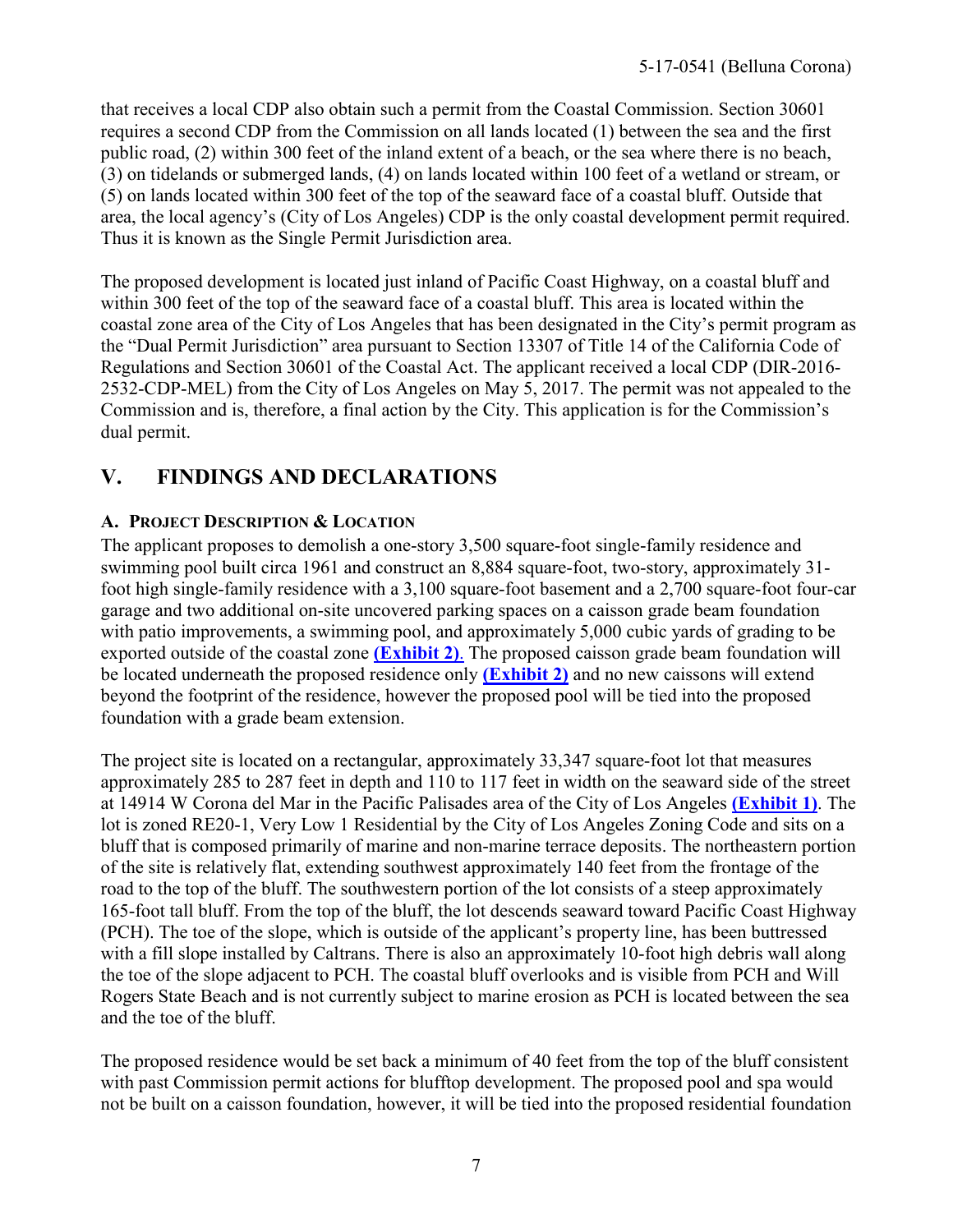with a grade beam extension. The pool and spa would be set back a minimum of ten feet from the bluff edge and would include a leak detection system consistent with past Commission permit actions for blufftop development. With the exception of some landscaping, no development is proposed within ten feet of the bluff edge. Currently on the site, there is a row of 13, 36-inch diameter caissons along the bluff edge that was approved by the Commission pursuant to CDP No. 5-04-213 in September 2004.

### **Site History, Hazards, and Visual Resources**

In January 1998, the Commission approved CDP No. 5-97-312 for the construction of 13, 36-inch diameter caissons and associated grade beams along the bluff edge of the subject lot in order to stabilize the blufftop portion of the lot and protect the existing residence. In that case, the Commission found that due to hazardous geologic conditions associated with previous major landslides between 1932 and 1995, the most recent which was attributed heavy rains in the winter of 1994 – 1995 and the 1994 Northridge earthquake, the approval of the caisson was consistent with the provisions of Section 30253 of the Coastal Act. That CDP subsequently expired and a new CDP application (CDP No. 5-00-217) was approved for the same project. CDP No. 5-00-217 also expired and in September 2004, the Commission approved CDP No. 5-04-213 with special conditions for the same project. The existing caissons were installed pursuant to CDP No. 5-04-213.

Special Condition 1 of CDP No. 5-04-213 required the applicant to comply with the geotechnical recommendations of the Geotechnical Report prepared by Gorian & Associates Inc., dated May 5, 1997. Special Condition 2 of CDP No. 5-04-213 required the applicant to comply with an approved Erosion and Runoff Control Plan. That plan requires the site to permanently direct all runoff to the street and prohibits any runoff to be directed to the rear yard slope or retained in the front yard. Special Condition 2 of CDP No. 5-04-213 further directed the applicant to contact the Executive Director in the event the blufftop caissons are exposed in order to determine mitigation that must be implemented to reduce visual impacts of the exposed portions of the caissons.

Special Condition 3 of CDP No. 5-04-213 required the applicant to address potential leaks from the existing swimming pool. Special Condition 4 of CDP No. 5-04-213 requires the applicant to comply with an approved landscaping plan, which required the applicant to use primarily drought tolerant native vegetation for all landscaping and prohibited the planting of invasive vegetation on the site. Special Condition 4 of CDP No. 5-04-213 also prohibited the installation of a permanent irrigation system on the site, but allowed temporary above ground irrigation that includes an automatic shutoff mechanism that prevents overwatering and limits the amount of water on the slope.

Special Condition 5 of CDP No. 5-04-213 required the applicant to assume all risks associated with development in a hazardous area. Special Condition 6 of CDP No. 5-04-213 required the applicant to record a deed restriction, which imposed all the special conditions of CDP No. 5-04-213 against the subject lot in perpetuity.

Therefore, the Commission imposes **Special Condition 2** of this CDP (No. 5-17-0541), which requires the applicant to maintain compliance with the special conditions of CDP No. 5-04-213 **[\(Exhibit 3\)](https://documents.coastal.ca.gov/reports/2017/9/Th5d/Th5d-9-2017-exhibits.pdf)** related to the as-built caissons, with the exception of Special Conditions 3 & 4 of CDP 5-04-213 which will be replaced by Special Conditions 3 & 4 of this CDP (5-17-0541). Special Condition 3 of both CDPs describes a pool protection plan. Special Condition 3 of CDP 5-04-213 is outdated and pertains to the previous pool on the site. The applicant is proposing a new pool,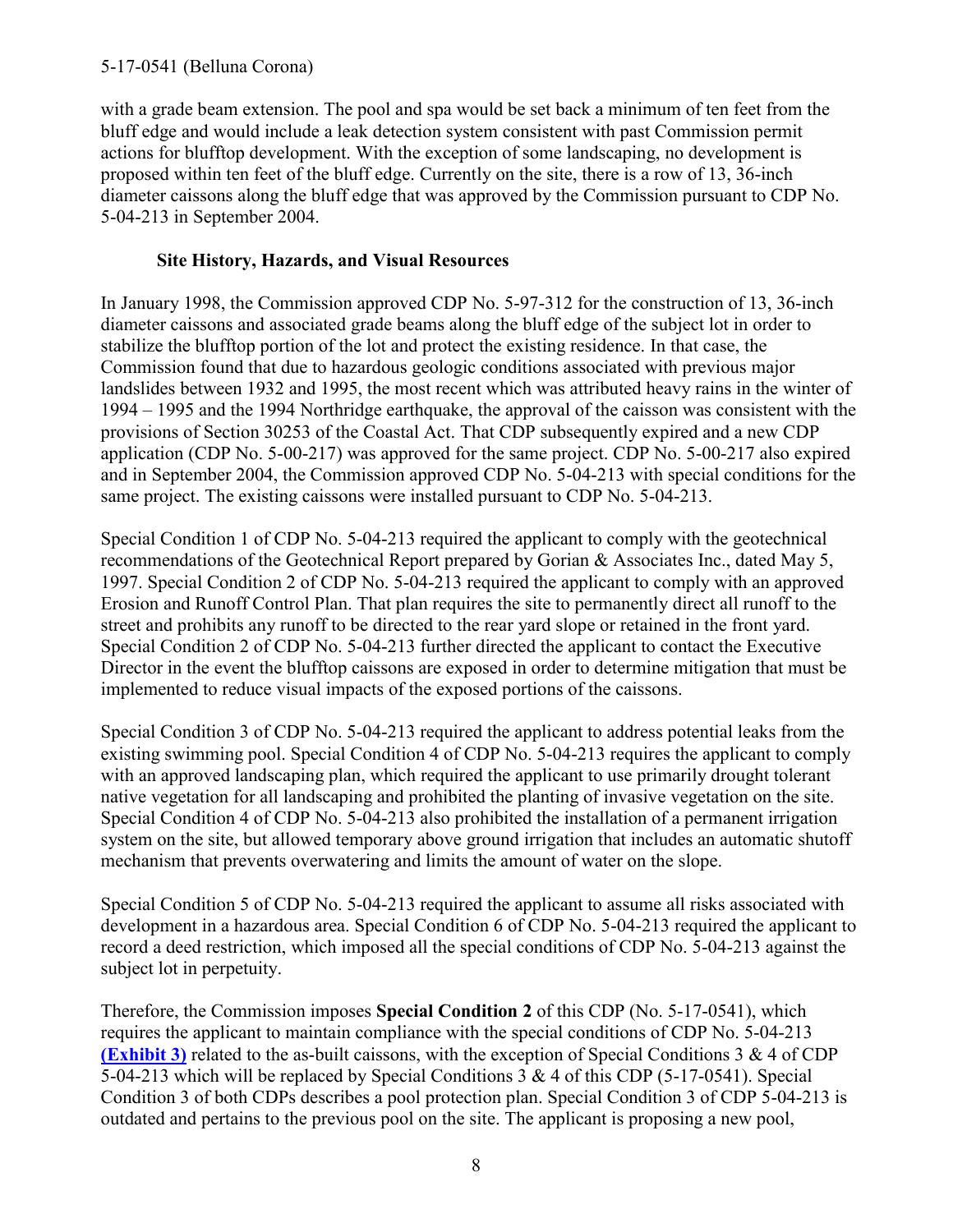therefore, **Special Condition 3** of CDP 5-17-0541 requires the applicant to build the proposed pool in accordance with the submitted plans and includes updated pool protection conditions regarding materials and a leak detection system. Special Condition 4 of CDP 5-04-213 is specific to the previous landscaping plan for the site. The applicant is proposing a new landscaping plan and therefore, **Special Condition 4** of CDP 5-17-0541 requires the applicant to maintain the new landscaping plan with updated landscaping conditions.

Regarding Special Condition 2 of CDP No. 5-04-213, the applicant is proposing two new biofiltration/rain gardens on the site. Runoff from the site would be directed to the proposed rain gardens and used to irrigate the rain gardens themselves. The rain gardens include impermeable liners and drains that would direct excess discharge/runoff to the street via a sump pump. These features of the proposed project can be found consistent with Special Condition 2 of CDP No. 5-04- 213 because they do not retain runoff on the site, but recycle existing runoff on the site, using the minimum necessary to maintain the rain gardens and directing the excess runoff to the street, which does not undermine Special Condition 2 of CDP No. 5-04-213.

**Special Condition 1** of this CDP (No. 5-17-0541) clarifies that this permit does not authorize any development involving or affecting the existing bluff top caissons approved under Coastal Development Permit (CDP) 5-04-213 located on the subject property. Those caissons are governed by CDP No. 5-04-213. If in the future the applicant wishes to alter the caissons approved under CDP No. 5-04-213 in any way, they are required to comply with Special Condition 2 of CDP No. 5-04- 213, which mandates they contact the Executive Director and to determine in an amendment to CDP No. 5-04-213 would be required. Additionally, if the existing blufftop caissons approved under CDP No. 5-04-213 become exposed during construction authorized by CDP No. 5-17-0541 or at any other time for any other reason, Special Condition 3 of CDP No. 5-04-213 requires the applicant to contact the Executive Director in order to determine appropriate mitigation for the impacts to visual resources resulting from the exposed portions of the blufftop caissons.

Given the geologic history of the site, the Commission imposes **Special Condition 5**, which requires the applicant to comply with all recommendations contained in the geotechnical reports by Gorian & Associates Inc., dated October 21, 2016 updated May 10, 2016 and March 3, 2017, as well as all requirements of the City of Los Angeles Department of Building and Safety, Geology and Soils Report Approval Letters, dated April 8, 2016, corrected on December 6, 2016, and March 31, 2017*.* **Special Conditions 7 & 8** require the applicant to assume the risks associated with the development authorized by CDP No. 5-17-0541 and to record a deed restriction acknowledging the special condition of the CDP and providing notice of the development restrictions placed on the site for any future owners of the subject property.

Finally, because the proposed development is located adjacent to the ocean on a coastal bluff and in close proximity to the bluff edge, the Commission imposes **Special Condition 6**, which requires the applicant to observe BMPs during all construction activities associated with CDP No. 5-7-0541. **Special Condition 6** is designed to prevent spillage and runoff at the site that could impact coastal resources.

#### **B. HAZARDS**, **VISUAL RESOURCES, AND PUBLIC ACCESS**

The development is located within an existing developed area and, as conditioned, will be compatible with the character and scale of the surrounding area, has been designed to assure structural integrity, and will avoid cumulative adverse impacts on public access. Therefore, the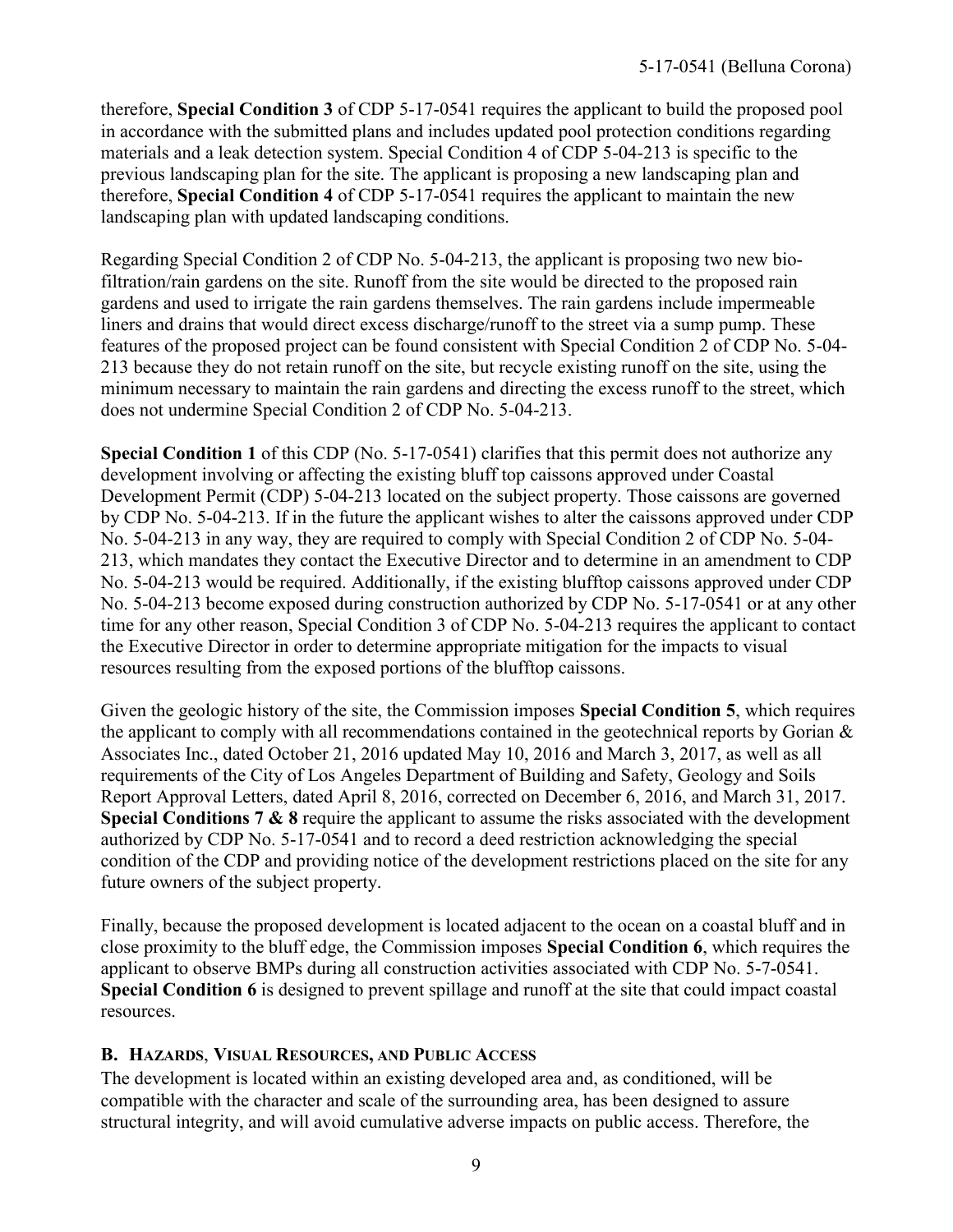### 5-17-0541 (Belluna Corona)

Commission finds that the development, as conditioned, conforms with Sections 30250, 30251, 30252, 30253 and the public access provisions of the Coastal Act.

### **C. WATER QUALITY**

The proposed development has a potential for discharge of polluted runoff from the project site into coastal waters. Furthermore, uncontrolled runoff from the project site and the percolation of water could also affect the structural stability of bluffs and hillsides. To address these concerns, the development, as proposed and as conditioned, incorporates design features to minimize the infiltration of water and the effect of construction and post-construction activities on the marine environment. These design features include, but are not limited to, the appropriate management of equipment and construction materials, the use on non-invasive drought tolerant vegetation, and for the use of post-construction best management practices to minimize the project's adverse impact on coastal waters. Therefore, the Commission finds that the proposed development, as conditioned, conforms with Sections 30230 and 30231 of the Coastal Act regarding the protection of water quality to promote the biological productivity of coastal waters and to protect human health.

### **D. DEED RESTRICTION**

To ensure that any prospective future owners of the property are made aware of the applicability of the conditions of this permit, the Commission imposes one additional condition requiring that the property owner record a deed restriction against the property, referencing all of the above Special Conditions of this permit and imposing them as covenants, conditions and restrictions on the use and enjoyment of the Property. Thus, as conditioned, this permit ensures that any prospective future owner will receive actual notice of the restrictions and/or obligations imposed on the use and enjoyment of the land in connection with the authorized development, including the risks of the development and/or hazards to which the site is subject, and the Commission's immunity from liability.

### **E. LOCAL COASTAL PROGRAM**

Coastal Act section 30604(a) states that, prior to certification of a local coastal program ("LCP"), a coastal development permit can only be issued upon a finding that the proposed development is in conformity with Chapter 3 of the Act and that the permitted development will not prejudice the ability of the local government to prepare an LCP that is in conformity with Chapter 3. The Pacific Palisades area of the City of Los Angeles has neither a certified LCP nor a certified Land Use Plan. As conditioned, the proposed development will be consistent with Chapter 3 of the Coastal Act. Approval of the project, as conditioned, will not prejudice the ability of the local government to prepare a Local Coastal Program that is in conformity with the provisions of Chapter 3 of the Coastal Act.

### **F. CALIFORNIA ENVIRONMENTAL QUALITY ACT**

Section 13096 Title 14 of the California Code of Regulations requires Commission approval of a coastal development permit application to be supported by a finding showing the application, as conditioned by any conditions of approval, to be consistent with any applicable requirements of the California Environmental Quality Act (CEQA). Section 21080.5(d)(2)(A) of CEQA prohibits a proposed development from being approved if there are feasible alternatives or feasible mitigation measures available which would substantially lessen any significant adverse effect which the activity may have on the environment.